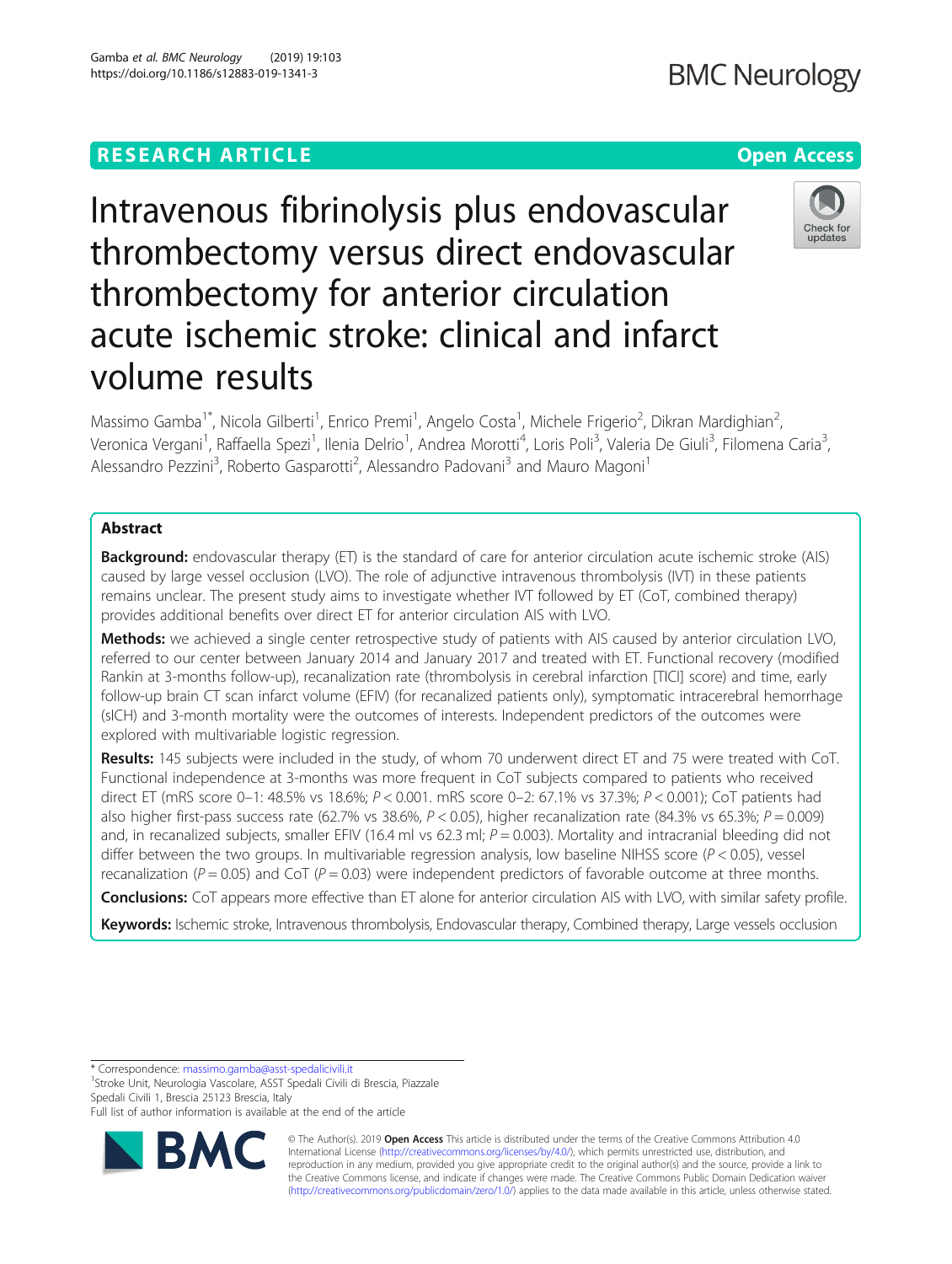## Background

Endovascular therapy (ET) represents the standard of care for anterior circulation acute ischemic stroke (AIS) due to large vessel occlusion  $(LVO)$   $[1–3]$  $[1–3]$  $[1–3]$ . It remains unclear whether intravenous thrombolyisis preceding ET provides additional benefit compared to direct ET. The administration of IVT may have important drawbacks such as potential risk of bleeding, especially in patients taking single or dual antiplatelet therapy, delay in beginning of ET and clot fragmentation leading to distal arterial embolism [\[4](#page-4-0)]. Conversely, the use of tissue plasminogen activator (tPA) may produce recanalization by itself or may aid thrombectomy by softening the thrombus and enhance overall reperfusion by accelerating lysis of distal thrombi, preserving microvascular perfusion downstream to the arterial occlusion [\[4](#page-4-0)]. Recent observational studies and 2 meta-analyses showed conflicting results [\[5](#page-5-0)–[9\]](#page-5-0). A large registry, including 599 direct ET and 567 CoT therapy patients found no difference between the 2 groups in terms of safety and efficacy [\[10](#page-5-0)]. Another registry of 276 (138 in each group) tPA-eligible patients within a 4.5-h time window, again found no significant difference between CoT and ET for both safety and efficacy parameters [[11](#page-5-0)]. Since the currently available evidence on this topic is inconclusive, 4 randomized clinical trials are ongoing (SWIFT DIRECT, NCT03469206; MR CLEAN NOIV, [http://www.mrclean](http://www.mrclean-noiv.nl)[noiv.nl,](http://www.mrclean-noiv.nl) DIRECT MT, NCT03469206; DIRECT SAFE NCT03494920) but no one has been published to date.

The goal of our study was to compare CoT versus ET in a real world single center cohort of AIS patients with LVO, exploring the safety profile of these two treatments and comparing their effect on radiological and functional outcomes [\[12](#page-5-0)–[14\]](#page-5-0).

## Methods

Subjects. single-center retrospective observational study. All AIS patients referring to our center (Stroke Unit, Neurologia Vascolare, ASST "Spedali Civili", Brescia, Italy) between January 2014 and January 2017 were screened for the study. Subjects with anterior circulation AIS due to LVO and fulfilling AHA/ASA criteria for ET [[3\]](#page-4-0) were included in the analysis. LVO was diagnosed by computed tomography angiography as an occlusion involving intracranial terminal internal carotid artery (tICA) and/or M1–proximal M2 tracts of middle cerebral artery (MCA). Patients fulfilling criteria for IVT and ET were allocated to CoT group while subjects with IVT exclusion criteria were included in ET group [\[3](#page-4-0)].

Patients treated with CoT received intravenous full-dose rtPA (0.9 mg/kg) followed by ET, with groin puncture performed at the same time of rtPA bolus or as soon as possible during IVT infusion. Patients with undetermined time of symptoms onset and those with ET performed after complete tPA administration were excluded. Written informed consent was obtained by patients or relatives. All the procedures of the study conformed to the Helsinki Declaration.

Demographics, vascular risk factors, laboratory exams, imaging findings and vital signs were collected. Stroke etiology, according to Trial of ORG 10172 in acute stroke treatment (TOAST) criteria 15, was assessed. All patients underwent a baseline brain computed tomography (CT) with Alberta Stroke Program Early Computed Tomography Score (ASPECTS) evaluation [[15](#page-5-0)] and a follow up brain CT at 2–4 days from onset. Baseline National Institute of Health Stroke Scale (NIHSS) were recorded. The number of passes during ET have been recorded as well and the recanalization degree has been assessed on digital subtraction angiography (DSA) according to TICI criteria; Good recanalization was defined as TICI grade 2b or 3 [[16\]](#page-5-0).

The main safety outcomes of interest were: symptomatic intracranial hemorrhage (sICH) defined as deterioration in NIHSS ≥4 associated with evidence of any intracerebral hemorrhage on follow-up non-contrast cerebral CT, according to European Cooperative Acute Stroke Study II (ECASS II) [\[17](#page-5-0)] and mortality at 3 months follow up.

## Cerebral infarct volume measurement

The Cerebral Infarct Volume (CIV) of all recanalized patients were manually delineated by one experienced neurologist (N.G.) on early follow-up brain CT scan (at 2–4 days after stroke). The infarct volume was delineated section-by-section by using ITK-SNAP 2.2.0 [\(http://](http://www.itksnap.org/pmwiki/pmwiki.php) [www.itksnap.org/pmwiki/pmwiki.php](http://www.itksnap.org/pmwiki/pmwiki.php)). Brain CT scan with 5 mm thick slices were used, considering acute cerebral infarct as new parenchymal hypodensities with respect to basal brain CT. Infarct volume was measured manually contouring the parenchymal hypodensity of interest slice by slice. Software then calculated the volume of the selected area [[12,](#page-5-0) [13](#page-5-0)]. Observer was blinded to all clinical information and outcome.

## Interventional procedures

All procedures were performed under conscious sedation on a biplane angiography (Axiom Artis, Siemens, Erlangen, Germany) avoiding general anesthesia, if possible. Endovascular procedures consisted in thrombectomy with stent retrievers (Solitaire stent-Ev3 Inc. and Trevo stent–Stryker) or thromboaspiration (Penumbra 5 Max, Penumbra, Alameda, California, USA).

## Statistical analysis

Univariate comparisons between the groups were made using Pearson's chi-squared test for categorical variables, the Mann-Whitney U test or Wilcoxon rank sum test for continuous variables. We assessed both clinical (mRS at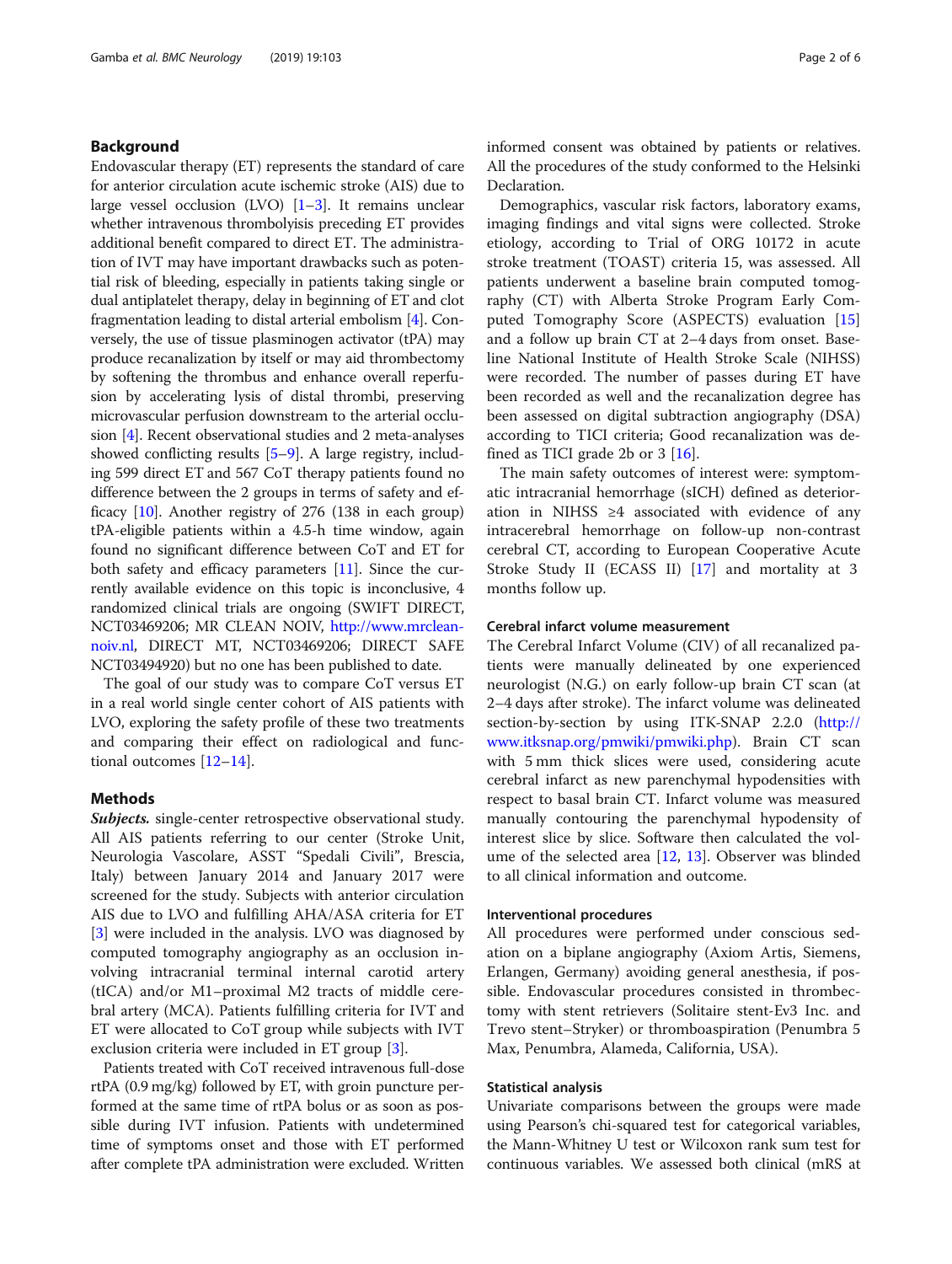<span id="page-2-0"></span>90 days) and neuroradiological outcome (early follow-up Infarct Volume – EFIV - at 2–4 days CT scan, in well recanalized cases). Independent predictors of the outcomes of interest were explored with a multivariable forward stepwise binary logistic regression model. Variables known to be predictive of clinical outcome from the literature were entered into the initial model. SPSS package (v. 17.0, Chicago, IL, USA) was used for the analyses and  $p$  values  $< 0.05$  were considered statistically significant.

## Results

A total of 2248 AIS patients referred to our Hospital were screened and 145 subjects met the inclusion criteria of our study (70 in CoT and 75 in direct ET group). There was no significant difference between groups regarding age, gender, blood pressure, blood glucose, coronary disease, hypercholesterolemia and antithrombotic medications before stroke. 2 subjects were excluded because they were transferred to our Centre by HUB&SPOKE mechanism late after (> 60 min: 70 and 75 min respectively) the conclusion of tPA administration: thrombectomy in these cases of AIS with LVO has been considered a rescue

therapy after IVT failure's assessment. These patients presented both a bad clinical outcome (patient 1 died at 15 days for respiratory failure due to pneumonia; patient 2 had a 3-months mRS = 3). Stroke subgroups according to TOAST criteria, baseline NIHSS, ASPECTS scores and occluded vessel were also similar between the two groups (Table 1). Table [2](#page-3-0) summarizes the causes of exclusion from IVT. Time-to-groin puncture and time-torecanalization were similar in the 2 groups. Recanalization rate was significantly higher in CoT group (84.3% vs 65.3%;  $P = 0.009$ ), as well as first-pass success rate (62.7%) vs 38.6%,  $P < 0.05$ ). CoT group presented a significantly higher functional independence rate at 3-months followup (mRS score 0–1: 48.5% vs 18.6%; P < 0.001. mRS score

In recanalized subjects, EFIV was significantly smaller in the CoT group (16.4 ml vs 62.3 ml;  $P = 0.003$ ). Safety outcome measures were similar between the two groups (Table [3\)](#page-3-0).

0–2: 67.1% vs 37.3%;  $P < 0.001$ ).

In multivariable analysis, CoT was independently associated with higher odds of favorable functional outcome (OR, 3.75; 95% CI, 1.09–12.85;  $P = 0.03$ ). Other predictors

Table 1 Baseline characteristics of the patients

Age, Mean (SD), y 0.15<sup>2</sup> (10.6) 69.1 (13.2) 69.1 (13.2) 0.15<sup>2</sup> Gender, n F (%) 32 (45.7) 38 (50.6) 38 (50.6) 38 (50.6) 38 (50.6) Baseline NIHSS, median (IQR) 18 (15–21) 18 (15–21) 19 (15–20) 19 (15–20) 19 (15–20) Risk factors Hypertension, n (%)  $0.62^{\circ}$   $0.62^{\circ}$  $Diabetes$  mellitus, n (%)  $0.68^{\circ}$  0.68<sup>a</sup> Atrial fibrillation, n (%)  $0.43^{\circ}$   $0.43^{\circ}$   $0.43^{\circ}$   $0.43^{\circ}$   $0.43^{\circ}$   $0.43^{\circ}$   $0.43^{\circ}$ Hyperlipidemia, n (%) **29 (41.4)** 29 (41.4) 23 (30.6) 29 (41.4) 23 (30.6) Antiplatelet or anticoagulant use, n  $(\%)$  34 (48.6) 37 (49.3) 37 (49.3) 0.85<sup>a</sup> Sistolic Blood Pressure, Mean (SD), mmHg 145.6 (12.6) 145.6 (12.6) 147.3 (24.8) 147.3 (24.8) 0.70<sup>b</sup> Diastolic Blood Pressure, Mean (SD), mmHg 81.9 (15.3) 81.1 (12.5) 81.1 (12.5) 81.1 (12.5) Serum glucose, Mean (SD), mg/dl 130.4 (54.6) 130.4 (54.6) 139.4 (82.7) 139.4 (82.7) 0.59b ASPECTS score; median (IQR) 8 (8-10) 9 (8-10) 9 (8-10) 9 (8-10) 9 (8-10) Cause of stroke (TOAST) 0.7 Large-artery disease, (%) 23.4 20.0 Small-artery disease, (%) 0.0 0.0 Cardioembolic, (%) 54.7 55.0 Other, (%) 6.6 Unknown, (%) 17.2 18.4 Site of occlusion tICA, n (%)  $9(12.8)$  9 (12.8) 22 (29.3) 0.06<sup>a</sup> MCA-M1 segment, n (%) 46 (65.7) 40 (53.3) MCA-M2 segment, n (%) 13 (17.3)

Characteristics  $\text{Cor}(n = 70)$  Direct ET  $(n = 75)$  b

<sup>a</sup> Pearson's chi-squared test; <sup>b</sup>Mann-Whitney test for unpaired groups; <sup>c</sup>Wilcoxon rank sum test; *IQR* inter-quartile range, *NIHSS* National Institute of Health Stroke<br>Scalem, SD standard deviation *MCA* middle cerebr Scalem, SD standard deviation, MCA middle cerebral artery, tICA terminal ICA, PCSE potential cardiac sources of embolism, CoT combined therapy, ET endovascular therapy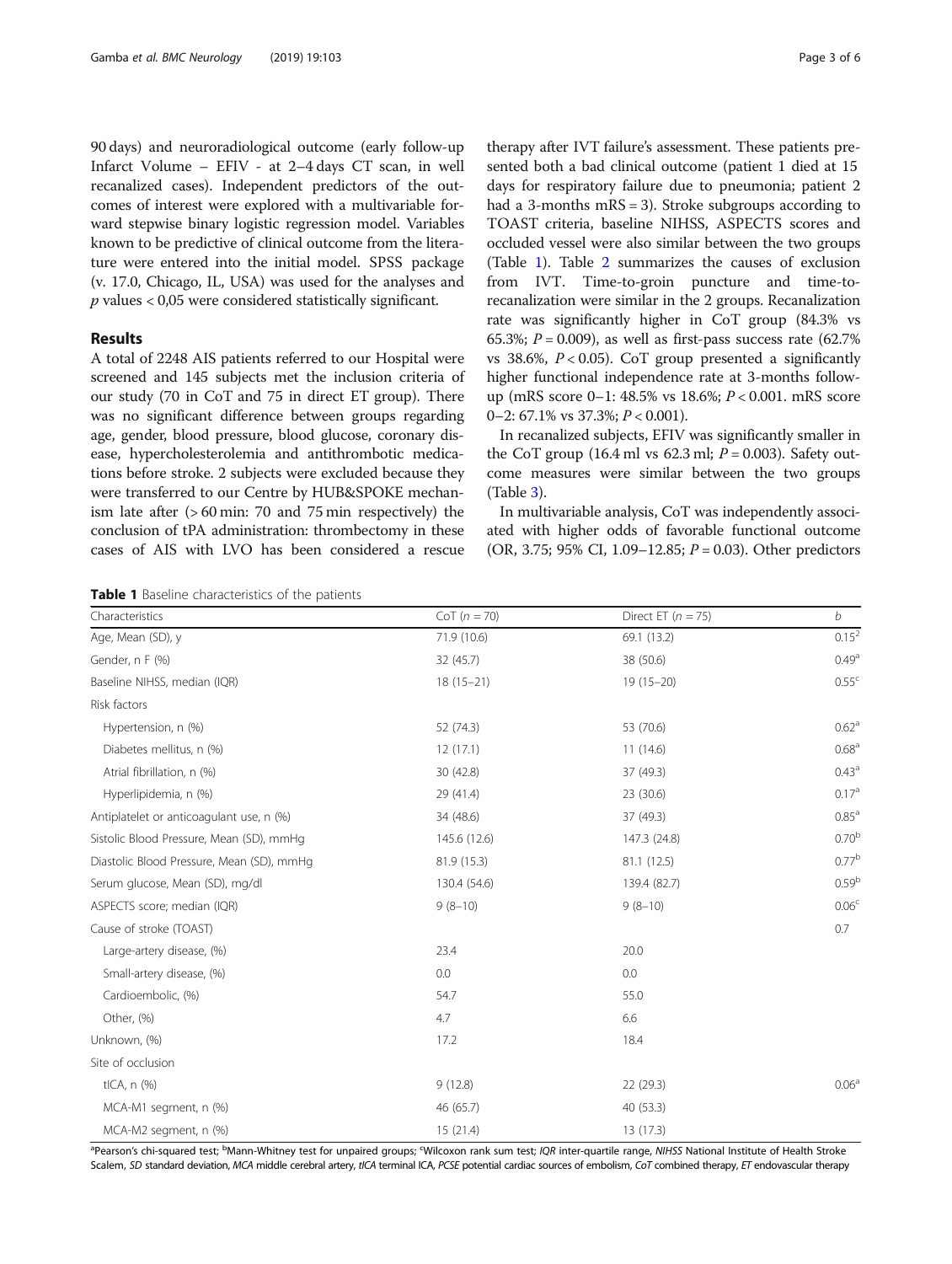<span id="page-3-0"></span>Table 2 Causes of IVT exclusion in patients with AIS

| Causes of IVT exclusion, (%)                  |      |
|-----------------------------------------------|------|
| Anticoagulant therapy                         | 28.6 |
| Brain or systemic lesions at risk of bleeding | 14.3 |
| Possible placement of vascular stent          | 11.4 |
| Onset $>$ 4.5 h                               | 14.3 |
| Major trauma                                  | 71   |
| Recent surgery                                | 4.3  |
| Other reasons                                 | 20.0 |

IVT intravenous thrombolysis

of good outcome were lower baseline NIHSS (OR, 0.73; 95% CI,0.62–0.86; P < 0.05), and vessel recanalization (OR, 7.30; 95% CI, 0.60–88.62;  $P = 0.05$ ) (Table 4).

## Discussion

Randomized clinical trials (RCTs) have definitively proven the effectiveness of endovascular approach for anterior circulation AIS with LVO [[3\]](#page-4-0). In this context, the role of adjunctive IVT before ET remains unclear, presenting theoretically pros and cons highlighted in the background section. The main of our study is the independent association between CoT and favorable outcome, compared with direct ET. A higher rate of vessel recanalization and lower infarct volume at follow-up CT seem the plausible biological mechanisms mediating the beneficial effect of CoT on outcome.

Our findings therefore support the use administration of IVT before ET in eligible patients, in line with the recommendations of the American Heart Association / American Stroke Association guidelines [\[3\]](#page-4-0). The two excluded patients mentioned in the previous section, received thrombectomy too late after IVT conclusion: this therapeutic scheme different from CoT received by the other included subjects and, because of the short half-life

Table 4 Multivariate analysis

| Variables                                  |        | P value OR (95% CI) |
|--------------------------------------------|--------|---------------------|
| <b>Baseline NIHSS</b>                      | < 0.05 | $0.73(0.62 - 0.86)$ |
| ASPECTS score                              | 0.07   | $0.59(0.33 - 1.05)$ |
| TICI 2b or 3 reperfusion                   | 0.05   | 7.30 (0.60-88.62)   |
| Co <sub>T</sub> treatment                  | 0.03   | 3.75 (1.09-12.85)   |
| MCA M2 vs. M1 segment                      | 0.15   | 3.04 (0.66-14.05)   |
| tICA vs. MCA M1 segment                    | 0.25   | $0.33(0.05 - 2.20)$ |
| Time from symptoms onset to recanalization | 0.11   | $0.99(0.98 - 1.00)$ |
| First-pass success                         | 0.15   | $0.41(0.12 - 1.37)$ |

Forward stepwise logistic regression with dependent variable good clinical outcome (MrS score at 90 days: 0–1). NIHSS National Institute of Health Stroke Scale, TICI thrombolysis in cerebral infarction grading scale, MCA middle cerebral artery, tICA terminal internal carotid artery, OR odd ratio, mRS modified Rankin Scale, ASPECTS Alberta Stroke Program Early Computed Tomography Score, CoT combined therapy

of tPA and is not in line with 2018 guidelines and their inclusion potentially introduce a bias of a delayed ET [\[3](#page-4-0)].

The possible reduction of EFIV supports the hypothesis of a direct effect of tPA treatment on potentially salvageable brain tissue. Moreover determination of EFIV may represent a valid outcome measure for future clinical trials, potentially having a higher inter-observer reliability compared to clinical assessment alone with the mRS [\[12](#page-5-0), [13](#page-5-0)]. The possible suggested mechanisms of action of adjunctive rtPA may be explained by a twofold effect: i) a favorable impact on endovascular procedure as suggested by the higher recanalization and higher first-pass success rates in CoT patients and, ii) an effectiveness of systemic tPA on preserving microvascular perfusion in downstream to the arterial occlusion, therefore improving benefit of large vessel recanalization 4. Finally, another interesting result of our study is the lack of association between tPA and intracranial bleeding. This may have relevant implications for clinical practice,

|  |  |  | Table 3 Details of procedural, clinical, and safety outcomes |
|--|--|--|--------------------------------------------------------------|
|--|--|--|--------------------------------------------------------------|

| Variables                                                  | $CoT (n = 70)$ | Direct ET $(n = 75)$ | $P$ Value              |
|------------------------------------------------------------|----------------|----------------------|------------------------|
| Time from symptoms onset to needle, Mean (SD), min         | 156.1 (37.6)   | n.a                  | n.a                    |
| Time from symptoms onset to groin puncture, Mean (SD), min | 194.1 (59.9)   | 204.8 (60.4)         | $0.32^{2}$             |
| Time from symptoms onset to recanalization, Mean (SD), min | 245.9 (75.8)   | 245.1 (58.6)         | $0.95^2$               |
| TICI 2b or 3 reperfusion, n (%)                            | 59 (84.3)      | 49 (65.3)            | 0.009 <sup>1</sup>     |
| Rates of first-pass success, %                             | 62.7           | 38.6                 | < 0.05 <sup>1</sup>    |
| $slCH, n$ $(\%)$                                           | 7(10.0)        | 8(10.6)              | 0.87 <sup>1</sup>      |
| Cerebral infarct Volume, Mean (SD), ml                     | 16.4(25.3)     | 62.3 (81.7)          | 0.003 <sup>2</sup>     |
| Outcome at 90 days                                         |                |                      |                        |
| mRS score of $0-1$ , n $(\%)$                              | 34 (48.5)      | 14 (18.6)            | $< 0.001$ <sup>1</sup> |
| mRS score of 0-2, n (%)                                    | 47(67.1)       | 28 (37.3)            | < 0.001 <sup>1</sup>   |
| Mortality, n (%)                                           | 5(7.1)         | 11(14.6)             | $0.15$ <sup>1</sup>    |

<sup>1</sup>Pearson's chi-squared test; <sup>2</sup> Mann-Whitney test for unpaired groups; CoT combined therapy, ET endovascular therapy, SD standard deviation, ICH intracerebral<br>hemorrhage m<sup>ps</sup> modified Bankin Scale. TICI thrombolysis in hemorrhage, mRS modified Rankin Scale, TICI thrombolysis in cerebral infarction grading scale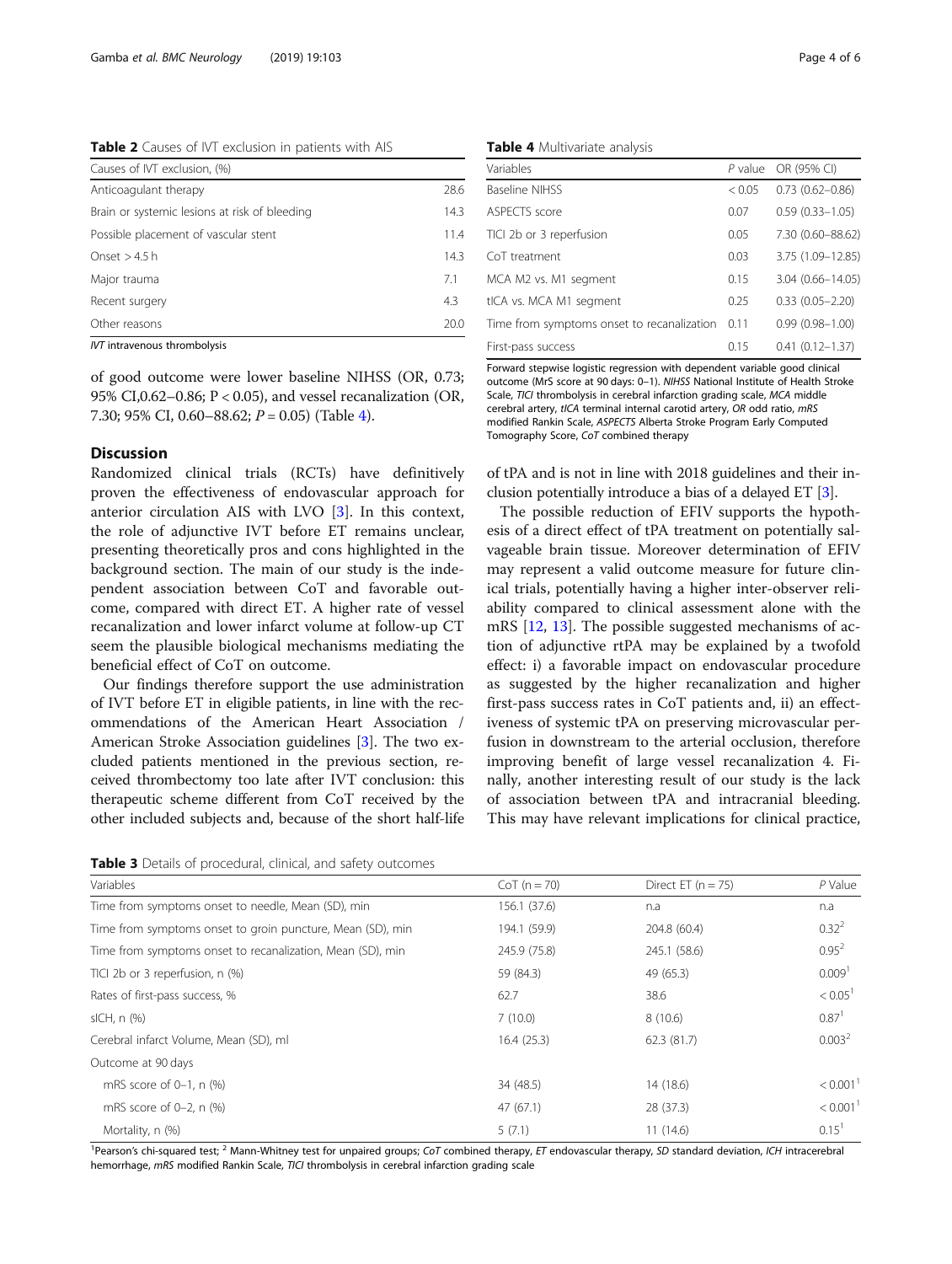<span id="page-4-0"></span>highlighting that tPA treatment in eligible patients should not be withheld for the fear of intracranial hemorrhage. This finding is in line with available evidence [[5](#page-5-0)–[11](#page-5-0), [18](#page-5-0)].

Some limitations should be considered in the interpretation of our findings such as relatively small sample size obtained from a single center retrospective analysis, nonrandomized comparison, potential risk of confounding by indication due to treatment allocation bias [subjects included in the ET group mostly consisted of patients with contraindications for IVT and therefore possibly weightened by worse prognosis, although the 2 groups are quite homogeneous for clinical and radiological features (see Table [1\)](#page-2-0), lack of advanced neuroimaging-based patients' selection. We underline that, despite the treatment allocation bias, the two groups are homogeneous regarding the timing of the treatments. This can be explained by the fact that most patients in the ET group did not perform IVT not for exceeding time limit from symptoms onset but for other clinical reasons.

While taking them into full consideration, our data seems to confirm a favorable role of tPA in improving clinical and neuroradiological outcome of patients treated by endovascular mechanical thrombectomy for a large vessel occlusion stroke. The 4 ongoing prospective randomized controlled trials will better clarify this clinical issue.

## Conclusions

The study confirms the safety and beneficial effect of CoT for anterior circulation AIS with LVO compared to direct ET. Coupling EFIV and mRS at 90 days assessment may represent a more reliable and possibly more powerful tool to be used in future clinical trials [[11](#page-5-0), [12](#page-5-0)].

#### Abbreviations

AIS: acute ischemic stroke; ASPECTS: Alberta stroke program early ct score; CIV: Cerebral infarct volume; CoT: Combined therapy; CT: Computed tomography; DSA: Digital subtraction angiography; ECASS: European Cooperative Acute Stroke Study II; EFIV: early follow-up infarct volume; ET: Endovascular therapy; IVT: intravenous thrombolysis; LVO: large vessel occlusion; MCA: middle cerebral artery; mRS: modified Rankin Scale; NIHSS: National Institute Of Health Stroke Scale; RCTs: Randomized clinical trials; sICH: symptomatic intracerebral hemorrhage; tICA: terminal internal carotid artery; TICI: thrombolysis in cerebral infarction; TOAST: Trial of ORG 10172 in acute stroke treatment; tPA: recombinant tissue-plasminogen activator

#### Acknowledgments

We would like to thank all participants to the study and their families.

#### Authors' contributions

MG: study design, data acquisition, data interpretation, manuscript writing. NG: data acquisition, data analysis, data interpretation, manuscript writing. EP: data acquisition, data analysis, data interpretation, manuscript writing. AC: data acquisition, data interpretation, manuscript drafting. MF: data acquisition, data interpretation, manuscript drafting. DM: data acquisition, data interpretation, manuscript drafting. VV: data acquisition, data interpretation, manuscript drafting. RS: data acquisition, data interpretation, manuscript drafting. ID: data acquisition, data interpretation, manuscript drafting. AM: data acquisition, data analysis, data interpretation, manuscript writing. LP: data acquisition, data interpretation, manuscript drafting. VDG: data acquisition, data interpretation, manuscript drafting. FC: data acquisition, data interpretation, manuscript drafting. AP: data acquisition, data interpretation, manuscript drafting. RG: data acquisition, data interpretation, manuscript drafting. AP: data acquisition, data interpretation, manuscript drafting. MG: data acquisition, data interpretation, manuscript drafting. All authors: i) approved the submitted version, ii) agreed both to be personally accountable for the author's own contributions and to ensure that questions related to the accuracy or integrity of any part of the work, even ones in which the author was not personally involved, are appropriately investigated, resolved, and the resolution documented in the literature.

#### Funding

This research received no specific grant from any funding agency in the public, commercial, or not-for-profit sectors.

#### Availability of data and materials

request of data (anonymized dataset) can be done directly to the Corresponding Author (Dr. Massimo Gamba, [massimo.gamba@asst-spedalicivili.it](mailto:massimo.gamba@asst-spedalicivili.it)).

#### Ethics approval and consent to participate

Ethical approval was not sought for this study because it was a retrospective study, as defined by local ethics committee (Spedali Civili Ethics Committee, Spedali Civili Hospital, Piazzale Spedali Civili, 1, 25123, Brescia, Italy). Written informed consent was obtained (by patients (if she/he was mentallycompetent) or by the next of kin in all the remaining cases (i.e. hemiparesis, aphasia). The consent was obtained for medical/interventional treatment for life-threatening condition (i.e. ischemic stroke) as well as for research purpose.

#### Consent for publication

Not applicable.

#### Competing interests

Dr. Andrea Morotti is Associated Editor of BMC Neurology; The others Authors declare that there is no competing interest.

#### Author details

<sup>1</sup>Stroke Unit, Neurologia Vascolare, ASST Spedali Civili di Brescia, Piazzale Spedali Civili 1, Brescia 25123 Brescia, Italy. <sup>2</sup>Servizio di Neuroradiologia, Università degli Studi di Brescia, Brescia, Italy. <sup>3</sup>Dipartimento di Scienze Mediche e Chirurgiche, Clinica Neurologica, Università degli Studi di Brescia, Brescia, Italy. <sup>4</sup>Stroke Unit, IRCCS Fondazione Istituto Neurologico Nazionale "C. Mondino", Pavia, Italy.

### Received: 4 January 2019 Accepted: 23 May 2019 Published online: 29 May 2019

#### References

- 1. Nogueira RG, Jadhav AP, Haussen DC, Bonafe A, Budzik RF, Bhuva P, Yavagal DR, Ribo M, Cognard C, Hanel RA, Sila CA, Hassan AE, Millan M, Levy EI, Mitchell P, Chen M, English JD, Shah QA, Silver FL, Pereira VM, Mehta BP, Baxter BW, Abraham MG, Cardona P, Veznedaroglu E, Hellinger FR, Feng L, Kirmani JF, Lopes DK, Jankowitz BT, Frankel MR, Costalat V, Vora NA, Yoo AJ, Malik AM, Furlan AJ, Rubiera M, Aghaebrahim A, Olivot JM, Tekle WG, Shields R, Graves T, Lewis RJ, Smith WS, Liebeskind DS, Saver JL, Jovin TG. Thrombectomy 6 to 24 hours after stroke with a mismatch between deficit and infarct. N Engl J Med. 2018;378:11–21.
- 2. Albers GW, Marks MP, Kemp S, Christensen S, Tsai JP, Ortega-Gutierrez S, McTaggart RA, Torbey MT, Kim-Tenser M, Leslie-Mazwi T, Sarraj A, Kasner SE. Thrombectomy for Stroke at 6 to 16 Hours with Selection by Perfusion Imaging. 2018;378:708–18.
- 3. Powers WJ, Rabinstein AA, Ackerson T, Adeoye OM, Bambakidis NC, Becker K, Biller J, Brown M, Demaerschalk BM, Hoh B, Jauch EC, Kidwell CS, Leslie-Mazwi TM, Ovbiagele B, Scott PA, Sheth KN, Southerland AM, Summers DV, Tirschwell DL. 2018 guidelines for the early Management of Patients with Acute Ischemic Stroke: a guideline for healthcare professionals from the American Heart Association/American Stroke Association. Stroke. 2018;49: e46–e110.
- 4. Chandra RV, Leslie-Mazwi TM, Mehta BP, Derdeyn CP, Demchuk AM, Menon BK. Does the use of IV tPA in the current era of rapid and predictable recanalization by mechanical embolectomy represent good value? vol. 8; 2016. p. 443–6.